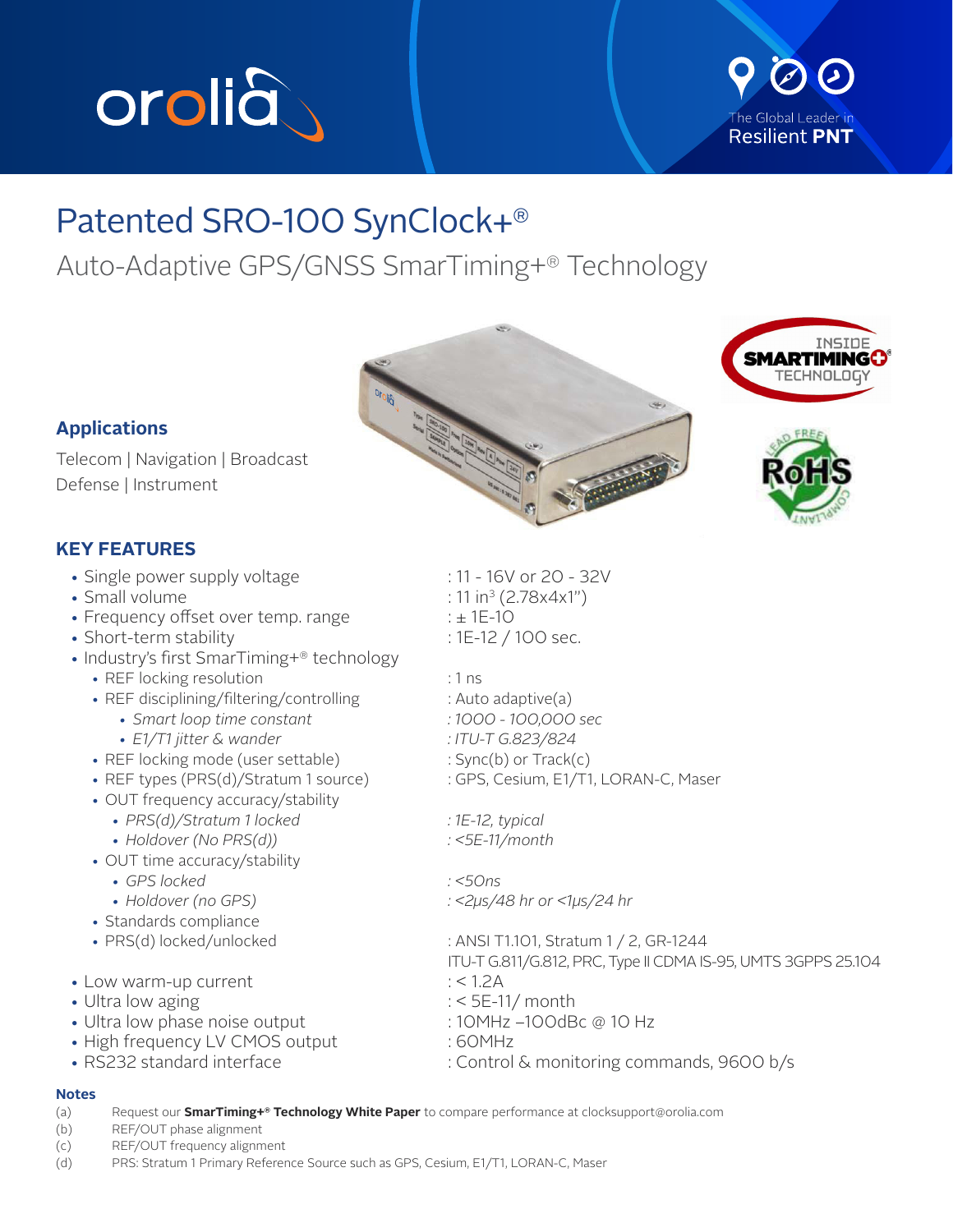

## **SPECIFICATIONS**

### **ELECTRICAL**

| Spec                                                                                                                                                                                                                                                             | Smart SRO-100 SynClock+®                                                                                            |                                                                                                       |                                                    |                                                     |
|------------------------------------------------------------------------------------------------------------------------------------------------------------------------------------------------------------------------------------------------------------------|---------------------------------------------------------------------------------------------------------------------|-------------------------------------------------------------------------------------------------------|----------------------------------------------------|-----------------------------------------------------|
| <b>Type</b>                                                                                                                                                                                                                                                      | <b>Standard</b>                                                                                                     |                                                                                                       | <b>Options</b>                                     |                                                     |
| <b>RFOUT Frequency</b>                                                                                                                                                                                                                                           | 10 MHz                                                                                                              | Optional 5 MHz, 15 MHz<br>(ordering code: 5M or 15M)                                                  |                                                    |                                                     |
| <b>Frequency Change</b><br>Operating temperature range<br>(Thermal chamber with air flow)                                                                                                                                                                        | $<$ 1E-10<br>-20 $^{\circ}$ C to +60 $^{\circ}$ C                                                                   | -30 to 65°C (ordering code: E)<br>-40 to 65°C (ordering code: E40)<br>-10 to 60°C (ordering code: LP) |                                                    |                                                     |
| Frequency Accuracy @ Shipment                                                                                                                                                                                                                                    |                                                                                                                     | < 5E-11 (+25 $°C$ ), typical                                                                          |                                                    |                                                     |
| Aging<br>(After 3 months of continuous operation)                                                                                                                                                                                                                | < 5E-11 / month (typical: 3E-11 / month)                                                                            | < 3E-11 / month or 2E-10 /year<br>(ordering code: A)<br>(typical: $\pm$ 1E-11 / month)                |                                                    |                                                     |
| Short Term Stability<br>1s<br>10 <sub>s</sub><br>100s                                                                                                                                                                                                            | 3E-11<br>$1E-11$<br>3E-12                                                                                           |                                                                                                       | (ordering code: S)<br>$1E-11$<br>3 E-12<br>$1E-12$ |                                                     |
| Phase Noise (dBc/Hz)<br>(RFOUT 10 MHz)<br>1 Hz<br>10 Hz<br>100 Hz<br>1k Hz<br>10K Hz                                                                                                                                                                             | $-75$<br>$-95$<br>$-125$<br>$-145$<br>$-145$                                                                        |                                                                                                       | (ordering code: S)<br>$-80$<br>$-100$              |                                                     |
| <b>Frequency Retrace</b><br>Off/On<br>(In stable temperature, gravity, pressure &<br>magnetic field conditions)                                                                                                                                                  |                                                                                                                     | $< 5E-11$<br>24 hr / 1 hr                                                                             |                                                    |                                                     |
| Warm-up Time @ +25°C<br>Frequency stability                                                                                                                                                                                                                      | 12 min<br>5E-10                                                                                                     | 7 min<br>5E-10<br>(ordering code: F)                                                                  | $<$ 4 $min$<br>5E-10<br>(ordering code: FE)        | 25 min<br>5E-10<br>(Low Power<br>ordering code: LP) |
| Analog Frequency Adjustment<br>Tolerance [An external voltage (O-5 VDC) can be<br>applied to pin 6 (FA). The cursor pin of a 10 $k\Omega$<br>variable resistor placed between pin 7 and GND<br>can provide this voltage. If not used, pin 7 must<br>be floating] |                                                                                                                     | 5 x 10-9 ±20%                                                                                         |                                                    |                                                     |
| Digital Frequency Adjustment Internal crystal<br>oscillator freq.<br>Resolution<br>(Through RS-232 commands)                                                                                                                                                     |                                                                                                                     | $±1.67E-8$<br>60MHz<br>5.12E-13                                                                       |                                                    |                                                     |
| <b>RFOUT</b><br>Output level<br>Output impedance<br>Harmonics<br>Spurious fO ± 100kHz<br>60MHz sub-harmonics                                                                                                                                                     | Sine wave 0.5 Vrms $(\pm 10\% / 50\Omega)$<br>$50\Omega$ ±20%<br>$< -25$ d $Bc$<br>$< -80$ d $Bc$<br>$< -45$ d $Bc$ | <-30dBc (ordering code: 30dbc)                                                                        |                                                    |                                                     |
| 60MHz Out                                                                                                                                                                                                                                                        | Square wave 3.3V LV CMOS                                                                                            | 10 MHz Square wave 3.3V (ordering code: LVCMOS)                                                       |                                                    |                                                     |
| Supply Voltage (DC)                                                                                                                                                                                                                                              | 24V (20 to 32 V)                                                                                                    | 12V (11.2 to 16 V)<br>(ordering code: 12V)                                                            |                                                    |                                                     |
| Max Power Supply Ripple                                                                                                                                                                                                                                          |                                                                                                                     | <50 mV peak to peak (from 1Hz to 1 MHz frequency band)                                                |                                                    |                                                     |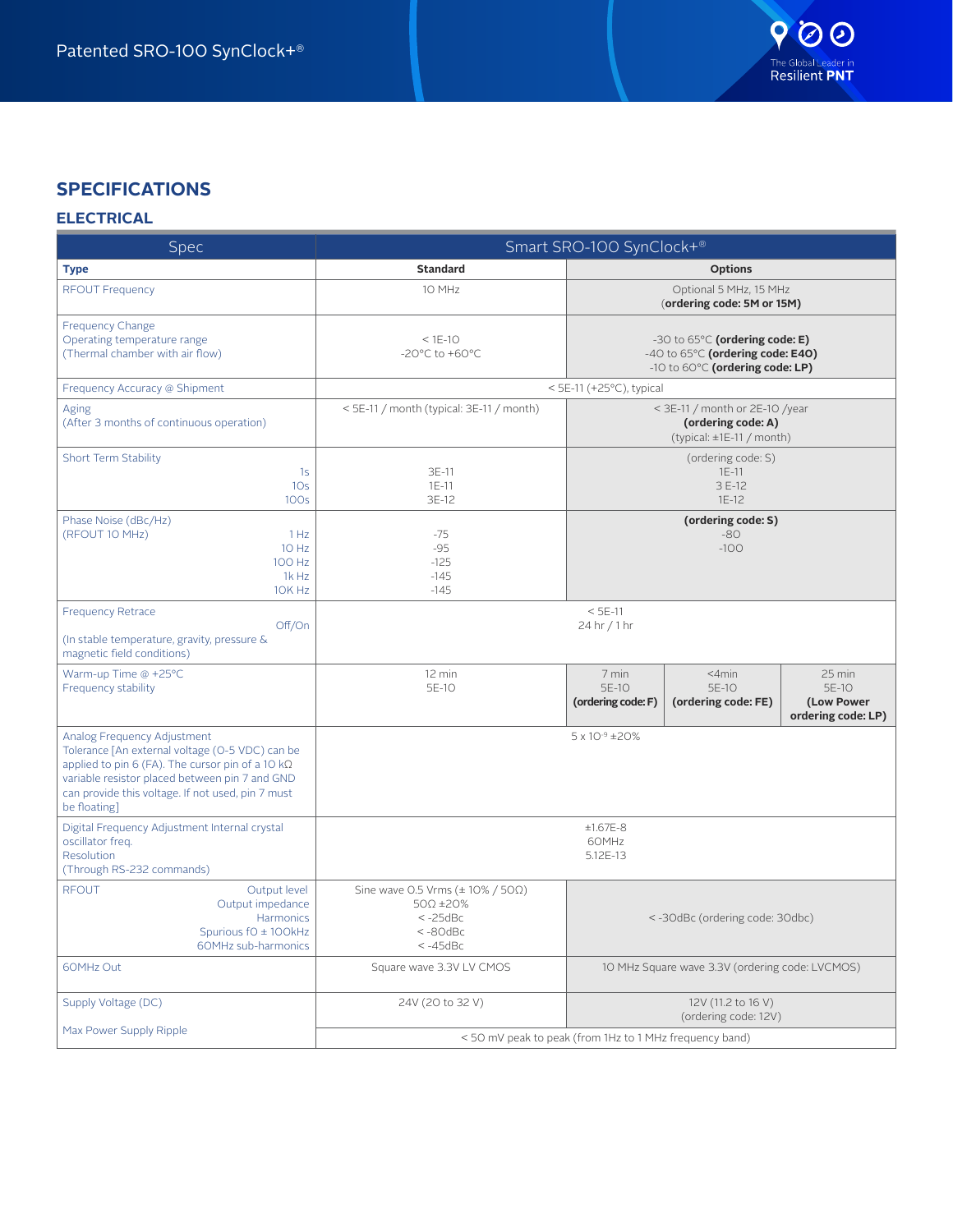

### **ELECTRICAL**

| <b>Spec</b>                                                           | Smart SRO-100 SynClock+®                                                                                            |                                                    |                                      |              |
|-----------------------------------------------------------------------|---------------------------------------------------------------------------------------------------------------------|----------------------------------------------------|--------------------------------------|--------------|
| Input Power                                                           |                                                                                                                     | With following options                             |                                      |              |
| Warm up @+25°C (typical)<br>0°C<br>$+25^{\circ}$ C<br>$+60^{\circ}$ C | <28W @12V or <35W @ 24V<br>$<14$ W<br>$<$ 11 W<br>$<$ 7 W                                                           | (F/E)<br>$<$ 40 W<br>$(24V \text{ only})$          | (FE)<br><50W<br>$(24V \text{ only})$ | (LP)<br><17W |
| Communication Interface                                               | RS-232 commands for control & monitoring (see commands below)<br>Timing and locking control functions VMGA messages |                                                    |                                      |              |
| Protocol speed Compatible with                                        |                                                                                                                     | 9600, n, 8, 1<br>SRO-100 model                     |                                      |              |
| Conformal coating                                                     | None                                                                                                                | Yes (ordering code: CC)                            |                                      |              |
| Reverse Voltage Protection                                            |                                                                                                                     | $\le$ -40V (up to -40V on power input / no damage) |                                      |              |

#### **SMARTIMING+® DISCIPLINING & FILTERING**

| <b>Spec</b>                                                                                         | Smart SRO-100 SynClock+®                                                                                                                                                                                 |                                |                                 |
|-----------------------------------------------------------------------------------------------------|----------------------------------------------------------------------------------------------------------------------------------------------------------------------------------------------------------|--------------------------------|---------------------------------|
| PPSRFF Level<br>Reference types<br>Disciplining & filtering Disciplining mode<br>Architecture Model | CMOS 0-5V or 0-3.3V rising edge GPS, E1, T1, Cesium, LORAN-C, Maser, etc<br>Auto-adaptive through SmarTiming+® technology (request white paper)<br>Sync (phase alignment) or Track (frequency alignment) |                                |                                 |
| <b>GPS Receiver Control</b><br><b>T-RAIM</b><br>Position hold                                       | (Request GPS/SRO-100 Connectivity AppNote)<br>Auto-configured at startup, if supported by GPS Auto-configured at startup,                                                                                |                                |                                 |
| PPSOUT Output Level<br>Current                                                                      | CMOS 0-5V<br>+20 mA sink/source                                                                                                                                                                          |                                |                                 |
| PPSOUT Adjustable Duty Cycle<br>Pulse Width (PW)                                                    | 133 ns step from O to 1sec                                                                                                                                                                               |                                |                                 |
| PPSOUT to PPSREF Sync Error<br>Conditions (Sync Mode)                                               | $< 50$ ns<br>No PPSRef noise, $\pm$ 1°C temp fluctuations                                                                                                                                                |                                |                                 |
| PPSOUT to PPSREF (DE)<br>Programmable delay (Track mode)                                            | O to 1s in 133ns/step                                                                                                                                                                                    |                                |                                 |
| PPSOUT Holdover Time Stability<br>Temperature window<br>(After learning phase $> 10$ T)             | $<$ 1µs / 24 hr<br>< 7µs / 1 week<br>Within ±2°C.                                                                                                                                                        | $<$ 3µs / 24 hr<br>Within 20°C | $<$ 7µs / 24 hr<br>Within 40°C. |
| Smart Loop Time Constant<br>Phase/Frequency User settable                                           | Auto-adaptive 1,000 to 100,000 sec Sync/Trak mode<br>RS-232 command interface                                                                                                                            |                                |                                 |

#### **ENVIRONMENTAL**

| <b>Spec</b>                      | Smart SRO-100 SynClock+®                                                                                                                         |                                                                                                                                                                                                                                  |  |
|----------------------------------|--------------------------------------------------------------------------------------------------------------------------------------------------|----------------------------------------------------------------------------------------------------------------------------------------------------------------------------------------------------------------------------------|--|
| Magnetic Field Sensitivity       | < 2E-10 / Gauss in worst axis                                                                                                                    |                                                                                                                                                                                                                                  |  |
| Storage Temperature              | $-55^{\circ}$ C to $+85^{\circ}$ C                                                                                                               |                                                                                                                                                                                                                                  |  |
| Humidity                         | GR-CORE-63, Section 5.1.2                                                                                                                        |                                                                                                                                                                                                                                  |  |
| Operating Vibration              | GR-CORE-63, Section 5.4.2<br>Random and Sinusoidal MIL-PRF-28800F,<br>Class 3, 4                                                                 | Ruggedized (ordering code: VIB) Profile: MIL-STD-<br>810F, Method 514.5, Category 24<br>Average acceleration: 7.7g rms Duration: 1 hour/axis<br>Axis: on each X/Y/Z axis<br>For longer vibration periods, please contact Factory |  |
| Shock                            | Survival: 40g / 11ms                                                                                                                             |                                                                                                                                                                                                                                  |  |
| Helium concentration sensitivity | < 1E-10 per ppm of Helium concentration change                                                                                                   |                                                                                                                                                                                                                                  |  |
| G-Tip-Over Test                  | $<$ 2E-10 / g in worst axis                                                                                                                      |                                                                                                                                                                                                                                  |  |
| Shielding                        | Soldered packaging (ordering code: SH)<br>M3x8 screws & brass washer (ordering code: M3)                                                         |                                                                                                                                                                                                                                  |  |
| <b>MTBF</b>                      | 138533 Hours with 25°C box operations<br>(25°C baseplate or 25°C airflow > 20m / sec)<br>With ON/OFF cycles over lifetime limited to 1000 cycles |                                                                                                                                                                                                                                  |  |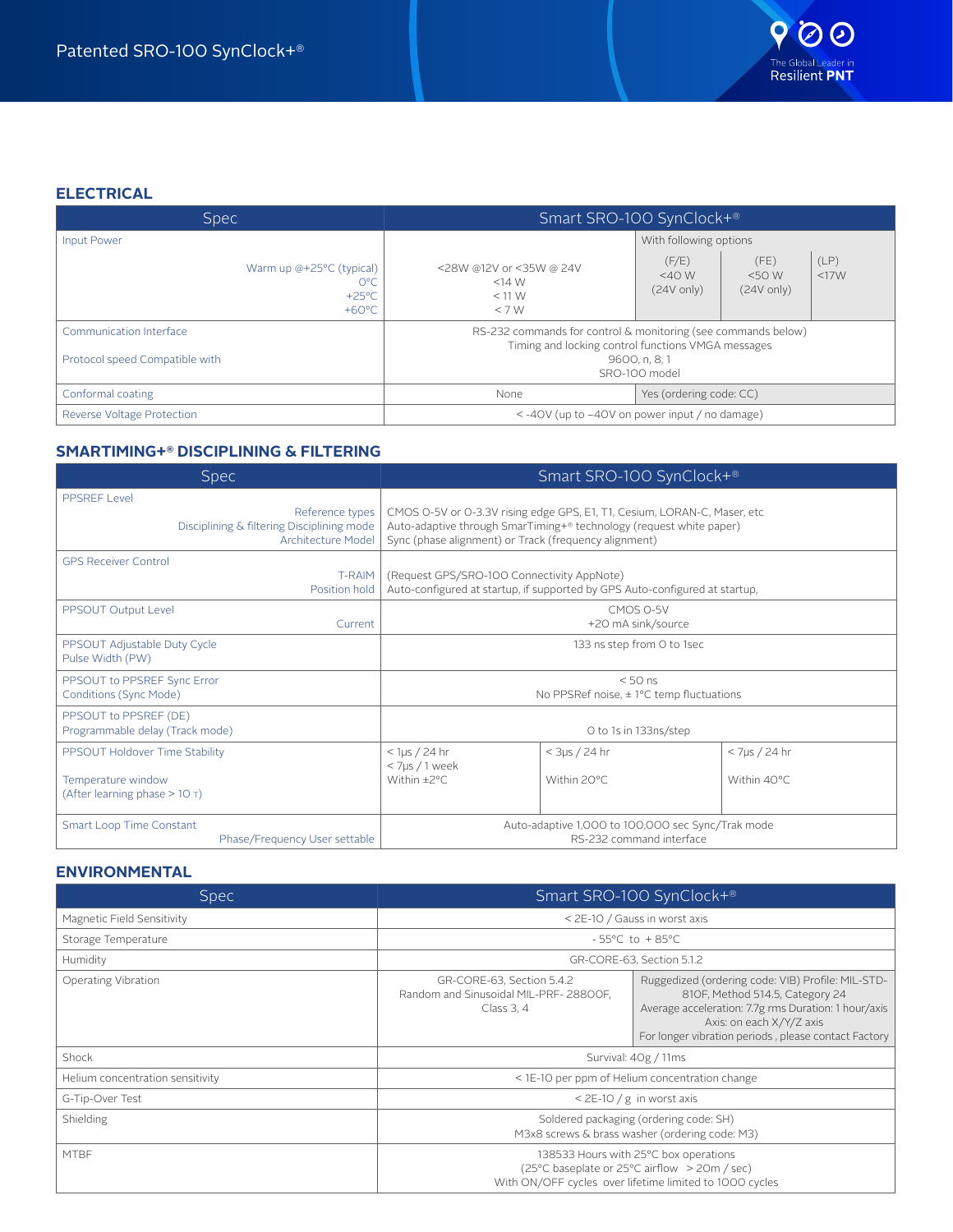#### **PHYSICAL**

| Spec.                                              | Smart SRO-100 SynClock+®                   |
|----------------------------------------------------|--------------------------------------------|
| Size $(L \times W \times H)$                       | 4" x 2.78 " x 1" (101.6 x 70.61 x 25.4 mm) |
| Weight                                             | 234g (8.25oz)                              |
| Mounting & Mechanical Layout<br>See drawings below |                                            |
| Connector                                          | Male D-sub 25 pins (see drawing below)     |

#### **MODEL ORDERING INSTRUCTIONS**

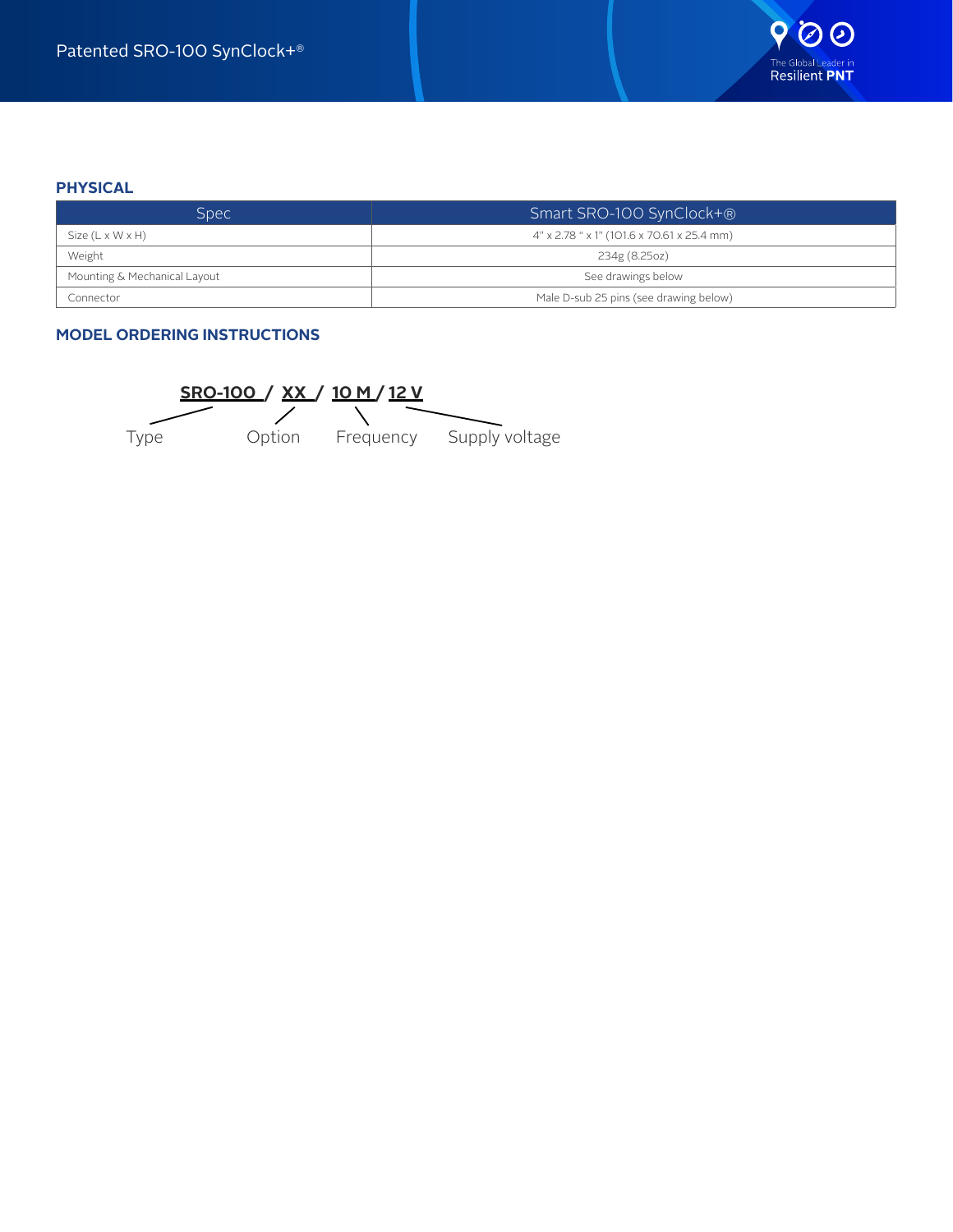

## **KEY OPERATIONAL PRINCIPLES**

The smart SRO-100 SynClock+® uses SmarTiming+® technology. It auto-adaptively locks multi-vendor Stratum-1 references such as GPS, Cesium, LORAN-C, CDMA and E1/T1 at industry's first 1ns resolution for the highest performance level, and generates a perfectly aligned 1PPS output signal (PPSOUT) and time of day (TOD) information.

As illustrated in Fig. 1 below, the smart SRO-100 has two basic modes of operation: "Track" and "Sync". "Track" is used for frequency alignment while "Sync" is used for phase alignment applications.

In "Track" mode, the smart SRO-100 uses an external PPS reference (PPSREF) to align the frequency of the SRO-100. The frequency alignment is computed by an internal phase-time error signal that is generated by an internal PPS signal (PPSINT), which measures the signal at 1 ns resolution through its SmarTiming+® technology. The PPSINT then aligns the PPSREF phase.

In the "Sync" mode, the smart SRO-100 phase aligns the PPSOUT to the PPSREF with the PPSINT reference signal, which uses SmarTiming+® algorithm to 1) compare the PPSOUT and PPSREF signals at 1ns resolution within a +/-500ns dynamic range and 2) auto-adaptively align them.

The smart SRO-100 has also the capability to dynamically analyze the stability of the PPSREF signal through the excellent mid-term frequency stability of the Rubidium technology. Thus, the 1PPS reference of a Stratum-1 source such as GPS can be directly fed to smart SRO-100 without specific analysis of the internal optimization parameters of the GPS engine - i.e., number of satellites in view, signal to noise ratio, etc.



Fig.1: SmarTiming+® Control Block Diagram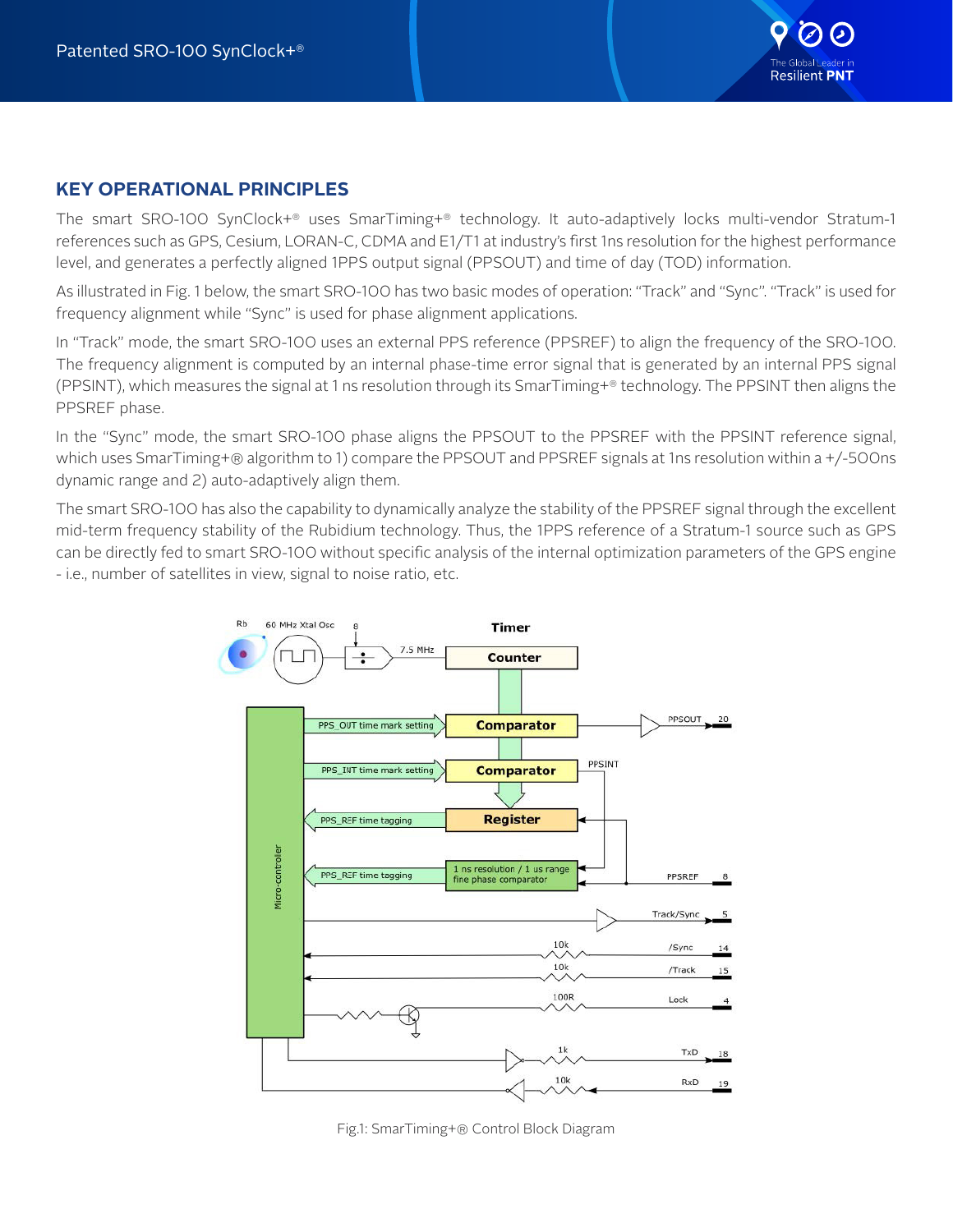

As illustrated in Fig. 2 below, the "Track" mode aligns the PPSINT to the PPSREF within 133ns. After about 10<sub>T</sub>, the PPSINT is perfectly aligned to the PPSREF.

The smart SRO-100 is also capable to perfectly align the PPSOUT to the PPSREF or to adjust the PPSOUT from 0-1s with a 133ns resolution. This time adjustment can be programmed through the RS232 interface. After a descending edge of the "Sync" signal, the PPSOUT will be aligned to the PPSREF (see figure 2).





## **STANDARD RS-232 CONTROL & MONITORING COMMANDS**

The operating and monitoring parameters of the LNRClok-1500 are accessible for read and write operations through the serial RS-232 port (9600 bits/sec., no parity, 1 start bit, 8 data bits, 1 stop bit).

There are 2 basics commands, which are M, Cxxxx

M<CR><LF>: monitors the basic internal signals of the atomic clock. The returned answer looks like

HH GG FF EE DD CC BB AA <CR> <LF>

Where each returned byte is an ASCII coded hexadecimal value, separated by a <Space> character. All parameters are coded at full scale.

- HH: Read-back of the user provided frequency adjustment voltage on pin 6 (0 to 5V)
- GG: reserved
- FF: peak voltage of Rb-signal (O to 5V)
- EE: DC-Voltage of the photocell (5V to 0V)
- DD: varactor control voltage (0 to 5V)
- CC: Rb-lamp heating current (Imax to 0)
- BB: Rb-cell heating current (Imax to O)
- AA: reserved

Cxxxx<CR><LF> \*: output frequency adjustment through the synthesizer, by steps of  $5.12 \times 10^{-13}$ , where xxxx is a signed 16 bits word in hexa coded ASCII. This value is automatically stored in a EEPROM as last frequency which is applied after RESET or power-ON operation.

In Track mode this correction is not in use. The function FCsddddd do the same. But the data format is different. Note :

\* Warning :: This command is acting into non volatile memory. Numbers of commands sent during the whole unit life time limited to 100'000 in total (all commands cumulated). But there is a turn around. See the Manual.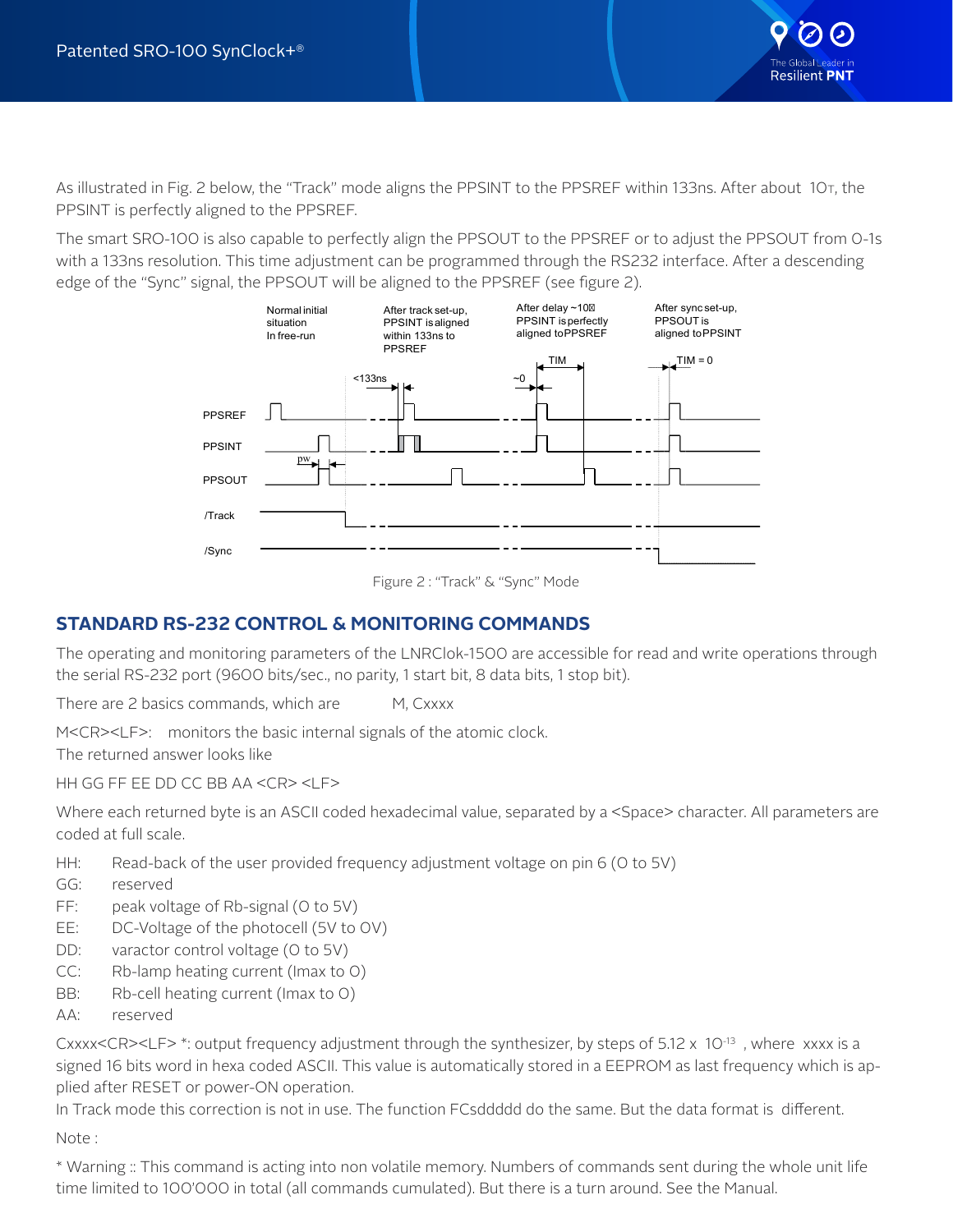

## **Timing & Locking Control Functions**

Using the same data interface, the smart SRO-100 SynClock+® models can accept the following basic ASCII commands: Data is in decimal ASCII code.

| Command name                                               | Syntax command                   | Data field (if any)                                                                                                                                                                                                                                                                                            | Response syntax                                                                                                                                                                                                                           | Response data (if any)                                                                                                                                                                                                                             |
|------------------------------------------------------------|----------------------------------|----------------------------------------------------------------------------------------------------------------------------------------------------------------------------------------------------------------------------------------------------------------------------------------------------------------|-------------------------------------------------------------------------------------------------------------------------------------------------------------------------------------------------------------------------------------------|----------------------------------------------------------------------------------------------------------------------------------------------------------------------------------------------------------------------------------------------------|
| Identification                                             | ID < CR > LF                     |                                                                                                                                                                                                                                                                                                                | TNTSRO-aaa/rr/s.ss<br>$<$ CR> $<$ LF>                                                                                                                                                                                                     | aaa: 100<br>rr: revision number<br>s.ss: software version                                                                                                                                                                                          |
| Serial number                                              | SN < CP > LF                     | $\overline{\phantom{a}}$                                                                                                                                                                                                                                                                                       | xxxxxx <cr><lf></lf></cr>                                                                                                                                                                                                                 | xxxxxx: 6 digits serial nbr                                                                                                                                                                                                                        |
| <b>Status</b>                                              | ST < CP > LF                     |                                                                                                                                                                                                                                                                                                                | S < CP > LF                                                                                                                                                                                                                               | s:Status<br>s=0 :warming up<br>s=1:tracking set-up<br>s=2 :track to PPSREF<br>s=3 :synch to PPSREF<br>s=4 :Free Run. Track OFF<br>s=5 :FR. PPSREF unstable<br>s=6 :FR. No PPSREF<br>s=7 :factory used<br>s=8 :factory used<br>s=9 :fault or Rb OOL |
| <b>Set Tracking</b><br>PPSINT -<br><b>PSSREF</b>           | $TRx < CR > LF > *$              | x=O: Track never *<br>x=1 : Track now<br>x=2 : Track ever *<br>$x=3$ : Track now + ever $*$<br>$x=$ ? : Interrogation                                                                                                                                                                                          | x <cr><lf></lf></cr>                                                                                                                                                                                                                      | x:Tracking commands status<br>x=0 : Track OFF<br>x=1 : Track ON<br>(when Status 9 -> 4                                                                                                                                                             |
| Set<br>Synchronisation<br>PPSOUT-<br><b>PPSINT</b>         | $SY \times CR \times LF$ *       | X=0 : Synch. never *<br>x=1 : Synch. now<br>x=2 : Synch. ever *<br>x=3 : Synch. now + ever *<br>$x=$ ? : Interrogation                                                                                                                                                                                         | x <cr><lf></lf></cr>                                                                                                                                                                                                                      | x:Sync. commands status<br>x=0 : Synch. OFF<br>x=1: Synch. ON<br>(When Status 1 -> 2)                                                                                                                                                              |
| Set PPSOUT<br>delay                                        | DEddddddd <cr><lf></lf></cr>     | ddddddd=delay by 133ns step.<br>Max 7499999<br>DE0000000 :synch to PPSREF                                                                                                                                                                                                                                      | dddddd <cr><lf></lf></cr>                                                                                                                                                                                                                 | ddddddd=delay by 133ns step.<br>Max 7499999                                                                                                                                                                                                        |
| Set PPSOUT<br>Pulse Width                                  | PWdddddd <cr><lf>*</lf></cr>     | dddddd=pulse Width by 133ns<br>step. Max 7499999<br>PW0000000: no pulse                                                                                                                                                                                                                                        | dddddd <cr><lf></lf></cr>                                                                                                                                                                                                                 | dddddd=Pulse Width by 133ns<br>step. Max 7499999<br>0000000: no pulse                                                                                                                                                                              |
| Time of day                                                | TD < CR > LF                     |                                                                                                                                                                                                                                                                                                                | hh:mm:ss <cr><lf></lf></cr>                                                                                                                                                                                                               | hh:hours<br>mm:minutes ss:seconds                                                                                                                                                                                                                  |
| Set time of day                                            | TDhh:mm:ss <cr><lf></lf></cr>    | hh:Hours mm:Minutes ss:seconds                                                                                                                                                                                                                                                                                 | hh:mm:ss <cr><lf></lf></cr>                                                                                                                                                                                                               | hh:hours mm:minutes ss:seconds                                                                                                                                                                                                                     |
| Date                                                       | DT < CR > LF                     |                                                                                                                                                                                                                                                                                                                | yyyy-mm-dd                                                                                                                                                                                                                                | yyyy : year mm : month<br>dd: day                                                                                                                                                                                                                  |
| Set date                                                   | DT yyyy-mm-dd<br>$<$ CR> $<$ LF> | yyyy : year<br>mm: month dd: day                                                                                                                                                                                                                                                                               | yyyy-mm-dd                                                                                                                                                                                                                                | yyyy : year<br>mm: month dd: day                                                                                                                                                                                                                   |
| Beat every second<br>on serial port.                       | BTx < CR > LF                    | $x=O$ : Stop beat<br>x=1 : Effective Time interval<br>PPSOUT vs PPSREF<br>x=2 : Phase comparator<br>$x=3:$ Both $x=1$ & $x=2$<br>x=4 : Beat Time of day<br>$x=5$ : Beat status<br>$x=6$ : Beat <cr><lf><br/>x=7 : Beat Date, Time, Status<br/>x=A : Beat NMEA \$PTNTA,<br/>x=B: Beat NMEA \$PTNTS,B,</lf></cr> | dddddd <cr><lf><br/>or sppp<cr><lf> or<br/>ddddddd sppp<br/><cr><lf> or<br/>hh:mm:ss<cr><lf><br/>s<cr><lf><br/><math>&lt;</math>CR&gt;<math>&lt;</math>LF&gt;<br/>yyyy-mm-dd hh:mm:ss s</lf></cr></lf></cr></lf></cr></lf></cr></lf></cr> | ddddddd: delay in 133ns step<br>sppp:phase error in $ns$ s: $+/$ - signe<br>hh:hours mm:minutes ss:secondes<br>s: status<br>yyyy:year, mm:month,dd:day                                                                                             |
| Set frequency<br>adjustment                                | FCsddddd <cr><lf>*</lf></cr>     | $s=+/$ -signe<br>$dddd =$ limited within range:<br>+32767/-32768<br>FC ?????? : interrogation                                                                                                                                                                                                                  | sddddd <cr><lf></lf></cr>                                                                                                                                                                                                                 | $s: +/-$ signe<br>ddddd: fregu. Adj. in<br>5.12 x 10 <sup>-13</sup> step                                                                                                                                                                           |
| Set frequency save. Integral<br>part, when Status = $2, 3$ | $FSx < CR > LF > *$              | x=0 : never save<br>x=1 : save every 24 hours<br>x=2 : save right now<br>x=3 : save current freq. now<br>$x=$ ? : interrogation                                                                                                                                                                                | $x < C$ R $>$ $<$ l $F$ $>$                                                                                                                                                                                                               | x=0 : never save<br>x=1 : save every 24 hours                                                                                                                                                                                                      |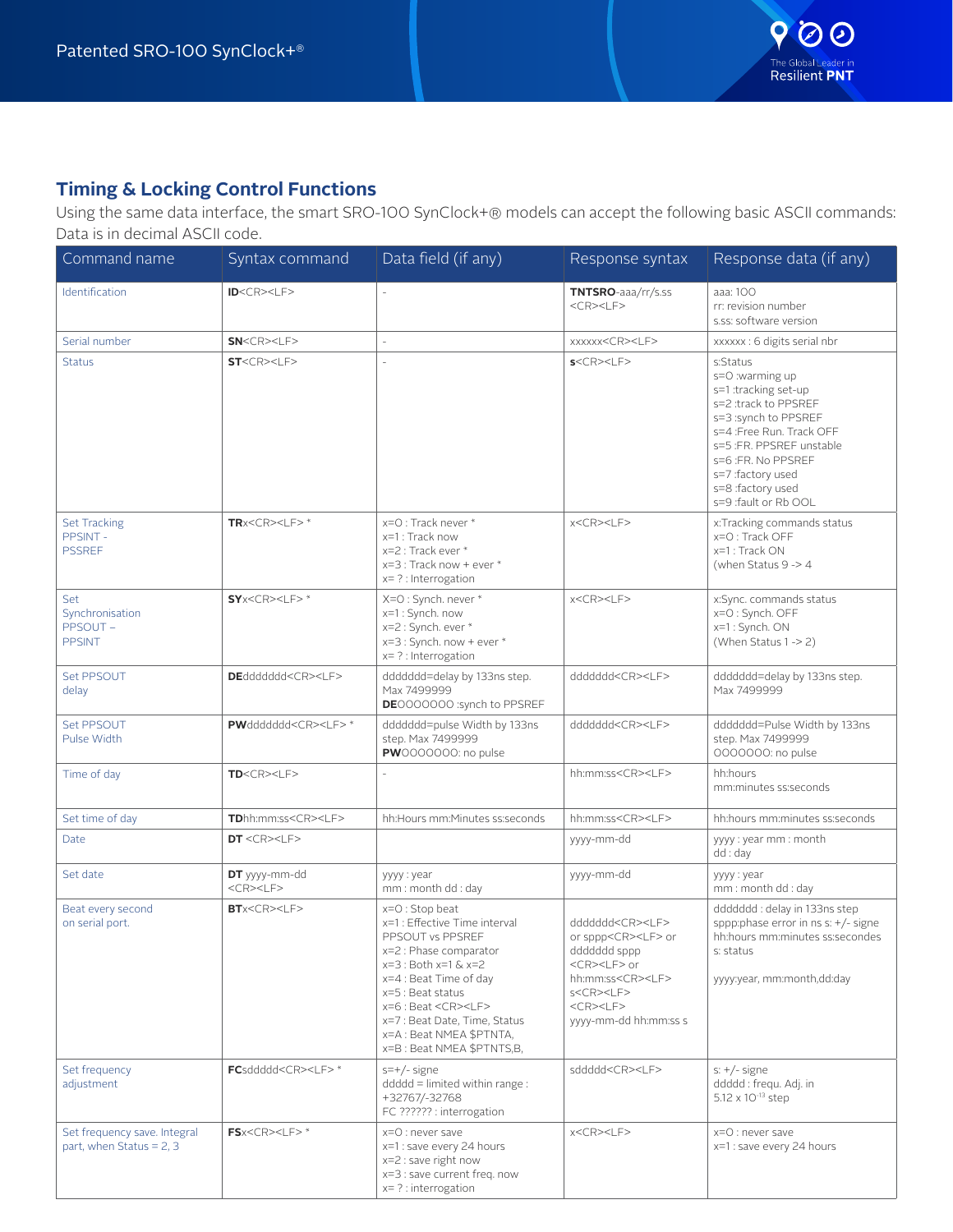

| Command name                             | Syntax command                     | Data field (if any)                                                                                                                                                                                                                                                                                          | Response syntax                                                                   | Response data (if any)                                                                                                                                                                                                                        |
|------------------------------------------|------------------------------------|--------------------------------------------------------------------------------------------------------------------------------------------------------------------------------------------------------------------------------------------------------------------------------------------------------------|-----------------------------------------------------------------------------------|-----------------------------------------------------------------------------------------------------------------------------------------------------------------------------------------------------------------------------------------------|
| Set Tracking Window                      | TWddd <cr><lf>*</lf></cr>          | ddd = Half Tracking Window by<br>133ns step.<br>From 1 to 255<br>$ddd = ??$ : interrogation                                                                                                                                                                                                                  | ddd <cr><lf></lf></cr>                                                            | ddd: Half Tracking Window by<br>133ns step.                                                                                                                                                                                                   |
| Set no Alarm Window                      | AWddd <cr><lf>*</lf></cr>          | ddd = Half no Alarm Window by<br>133ns step.<br>From 1 to 255<br>$ddd = ??$ : interrogation                                                                                                                                                                                                                  | ddd <cr><lf></lf></cr>                                                            | ddd : Half no Alarm Window by<br>133ns step.                                                                                                                                                                                                  |
| Set tracking phase loop time<br>constant | TCdddddd <cr><lf>*</lf></cr>       | dddddd = Time constant in seconds<br>(001000 to 999999)<br>TCOOOOOO : change to auto. $(\leq)$<br>TCO01000: no change                                                                                                                                                                                        | Dddddd <cr><if></if></cr>                                                         | dddddd : time constant in<br>seconds                                                                                                                                                                                                          |
| Set module customization                 | MCVXX [CCC]<br>$<$ CR> $<$ LF> $*$ | $v = L$ : Load parameter<br>$v = S$ : Store parameter cccc *<br>$v = B$ : Load start behaviour<br>$v = A$ : Activate msg at start *<br>$v = C$ : Cancel msg at start *<br>$v = H$ : Load Help<br>$v = T$ : Load Data Type<br>$xx = OO.FF: msg number,$<br>cccc : new welcome<br>message, up to 24 characters | ccc <cr><lf><br/>0r<br/>d<cr><lf> or<br/>xy<cr><lf></lf></cr></lf></cr></lf></cr> | cccc : response to MCLxx or to<br>MCHxx.<br>d : O, 1 response to MCBdd or xy<br>: Data Type, response to MCTxx,<br>x=0 RAM, x=1 eeprom, x=2<br>Flash, y=O Byte, y=1 sByte, y=2<br>Word, y=3 sWoord,  y=8 string<br>ASCII.<br>y=9 strng binary |
| Set phase comparator Offset              | COsddd <cr><lf>*</lf></cr>         | $s:+/$ -signe<br>ddd : limited with range<br>$+127/ -128$<br>CO???? : interrogation                                                                                                                                                                                                                          | sddd <cr><lf></lf></cr>                                                           | $s:+/$ -signe<br>ddd: offset in approx 1 ns steps                                                                                                                                                                                             |
| Go fast during beginning<br>of tracking  | GFddddd <cr><lf>*</lf></cr>        | ddddd= Time during this mode is<br>active, in seconds<br>DF?????: interrogation                                                                                                                                                                                                                              | ddddd <cr><lf></lf></cr>                                                          | ddddd: Value stored in eeprom                                                                                                                                                                                                                 |
| <b>View PPSRef</b><br>Sigma              | VS < CP > LF                       |                                                                                                                                                                                                                                                                                                              | ddd.d <cr><lf></lf></cr>                                                          | ddd.d: Sigma of PPSRef in<br>ns. In tracking, Status 2, 3.                                                                                                                                                                                    |
| <b>View Time constant</b>                | VT < CP > LF                       |                                                                                                                                                                                                                                                                                                              | dddddd <cr><lf></lf></cr>                                                         | dddddd: Loop time constant<br>now in use, in ns.                                                                                                                                                                                              |
| Raw phase adjust                         | RAsddd <cr><lf></lf></cr>          | $s:+/$ -signe<br>ddd : limited with range<br>$+127/ -128$                                                                                                                                                                                                                                                    | sddd <cr><lf></lf></cr>                                                           | $s:+/$ -signe<br>ddd: raw phase just asked in 133<br>ns steps                                                                                                                                                                                 |
| Reset micro controller                   | RESET <cr><lf></lf></cr>           |                                                                                                                                                                                                                                                                                                              |                                                                                   | (Identification & welcome<br>message, GPS binary)                                                                                                                                                                                             |

\*Warning : These commands are acting into non volatile memory. Numbers of commands sent during the whole unit life time limited to 10'000 in total (all commands cumulated) But TR1 followed by TR0 and SY1 followed by SY0 don't write in NVM and there is a turn around for Cxxxx and FCsddddd. See the Manual.

## **Pin-Out Status Levels**

| PIN # 4 & 5 STATUS LEVELS |                                     |                            |                          |  |  |
|---------------------------|-------------------------------------|----------------------------|--------------------------|--|--|
| Status                    | Pin#4<br>Xtal not locked to Rb line | Pin#5<br>Track/Synch alarm |                          |  |  |
|                           | Rb lock (open collector)            | In Track Mode (TTL + 1K)   | In Synch Mode (TTL + 1K) |  |  |
| s=0 :warming up           | Low (<.2 V / 5 mA)                  | High                       | High                     |  |  |
| s=1 :tracking set-up      | High                                | High                       | High                     |  |  |
| s=2 :track to PPSREF      | High                                | Low                        | High                     |  |  |
| s=3 :synch to PPSREF      | High                                | High                       | Low                      |  |  |
| s=4 : Free Run. Track OFF | High                                | High                       | High                     |  |  |
| s=5 :FR. PPSREF unstable  | High                                | High                       | High                     |  |  |
| s=6 :FR. No PPSREF        | High                                | High                       | High                     |  |  |
| s=7 :factory used         | High                                | High                       | High                     |  |  |
| s=8 :factory used         | High                                | High                       | High                     |  |  |
| s=9 :fault or Rb OOL      | Low $(<.2 V / 5 mA)$                | High                       | High                     |  |  |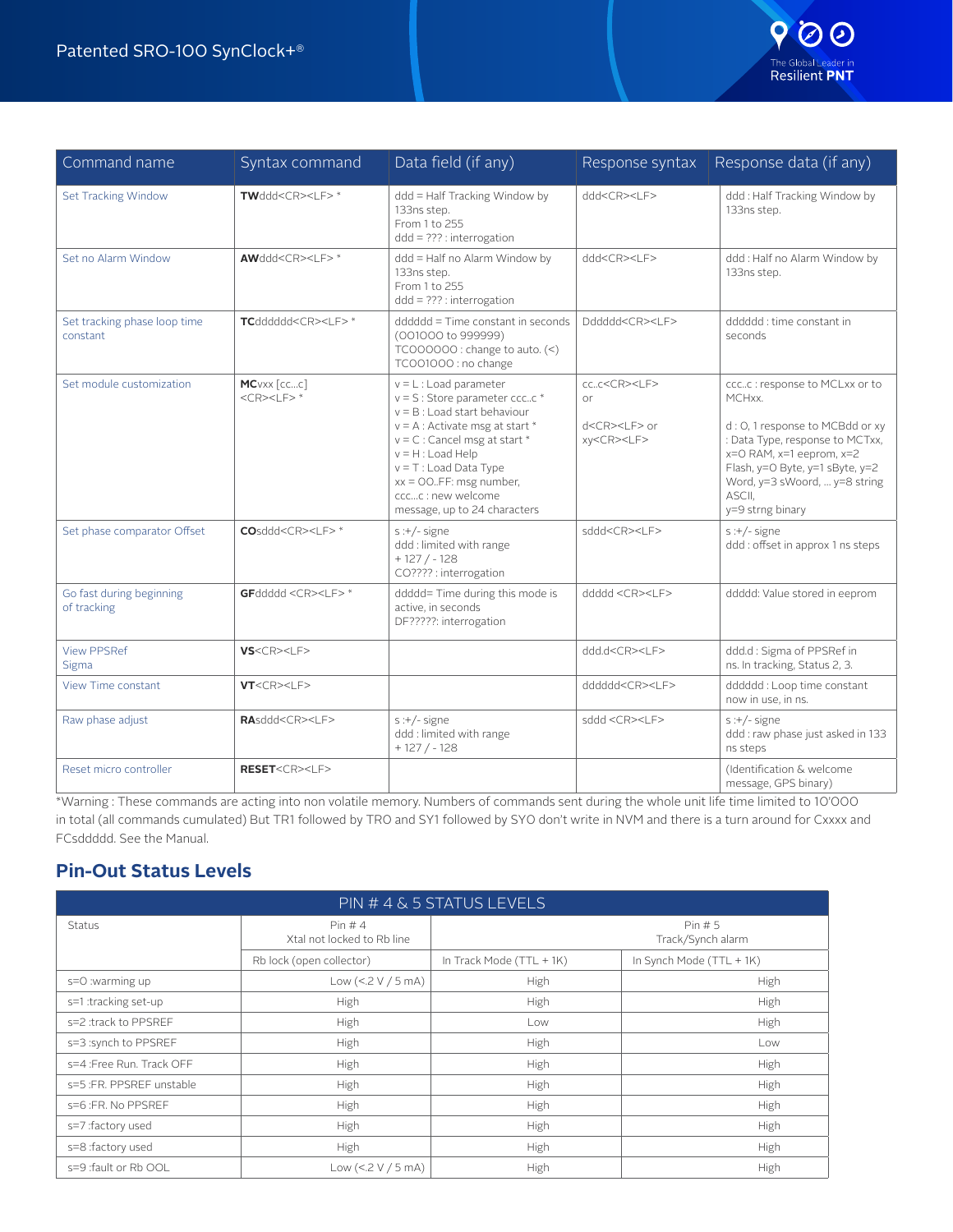

## **NMEA 0183 Format (BTA, BTB)**

#### **\$PTNTA**,yyyymmddhhnnss,q,**T3**,rrrrrrr,sfff,s,x,y\*CS**<CR><LF>**

yyyy: year; mm:month; dd: day; hh: hour; nn: minute; ss: second; q: quality, 0: Rb line not locked, 1: Free Run, 2: Disciplined; T3: format descriptor; rrrrrrr: effective time interval PPSOUT vs PPSREF; sfff: phase comparator;s: Status; x,y: reserved; CS: checksum.

#### **\$PTNTS,B**,s,ffff,iiii,aaaa,x,y,s,cccccc,ggg.gg,x,y\*CS**<CR><LF>**

s: Status; ffff: current frequency; iiii: holdover frequency; aaaa: average frequency on 24 hours; x,y: reserved; cccccc: loop time constant; ggg.gg: sigma; x,y: reserved; CS: checksum.

### **PIN-OUT DESCRIPTION**

| Pin nbr.        | <b>SRO-100</b>                                                          | Recommendation        | Dir    |
|-----------------|-------------------------------------------------------------------------|-----------------------|--------|
| $\mathbf{1}$    | 12V(11.2 to 16) or 24V (20 to 32)                                       |                       | Input  |
| $\mathsf{S}$    | 12V(11.2 to 16) or 24V (20 to 32)                                       |                       | Input  |
| 3               | <b>GND</b>                                                              |                       | Ret    |
| $\overline{4}$  | Rb lock (open collector) (lock=open)                                    |                       | Output |
| 5               | Track/Synch Alarm (TTL+1K) (lock=OV)                                    |                       | Output |
| 6               | FA (analog frequency adjust input)                                      | Let float if not used | Input  |
| 7               | Vref out (+5V internal reference)                                       | $Imax = 1mA$          | Output |
| 8               | PPSREF (reference time pulse)                                           | Let float if not used | Input  |
| $\mathcal{G}$   | NC (Factory use or diagnostics)                                         |                       | Output |
| 10 <sup>°</sup> | GND                                                                     |                       | Ret    |
| 11              | NC (For future use)                                                     |                       | Output |
| 12              | NC (For future use)                                                     | Let float             | Input  |
| 13              | 60M (60MHz square 3.3V output)<br>or (10MHz square 3.3V; option LVCMOS) |                       | Output |
| 14              | /Sync (synchronize PPSOUT to PPSREF)                                    | Let float if not used | Input  |
| 15              | /Track (PPSREF phase tracking)                                          | Let float if not used | Input  |
| 16              | NC (Factory use or diagnostics)                                         | Let float             | In-Out |
| 17              | /Reset (SRO-102 micro controller)                                       | Let float if not used | Input  |
| 18              | TxD (RS232 Transmit O-5V)                                               |                       | Output |
| 19              | RxD (RS232 Receive O-5V)                                                | Let float if not used | Input  |
| 20              | PPSOUT (output time pulse from internal clock)                          |                       | Output |
| 21              | NC (For future use)                                                     | Let float             | Input  |
| 22              | <b>GND</b>                                                              |                       | Ret    |
| 23              | <b>GND</b>                                                              |                       | Ret    |
| 24              | RFOUT (5 or 10 or 15MHz sinus 7dBm into $50\Omega$ )                    |                       | Output |
| 25              | <b>GND</b>                                                              |                       | Ret    |